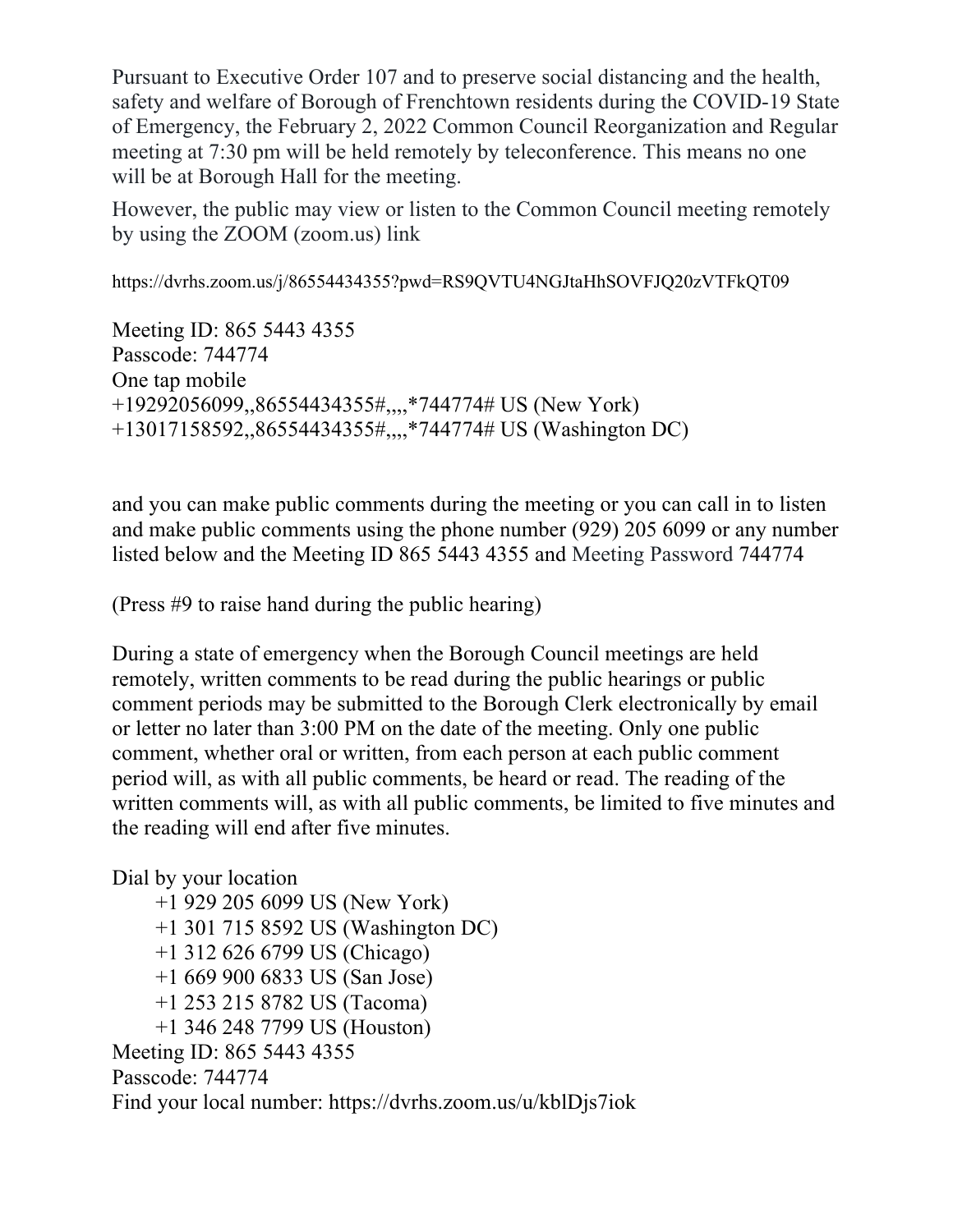# BOROUGH OF FRENCHTOWN Mayor and Common Council Reorganization Meeting & Regular Meeting AGENDA

February 2, 2022 **Borough Hall 7:30 p.m.** \*\*\*\*\*\*\*\*\*\*\*\*\*\*\*\*\*\*\*\*\*\*\*\*\*\*\*\*\*\*\*\*\*\*\*\*\*\*\*\*\*\*\*\*\*\*\*\*\*\*\*\*\*\*\*\*\*\*\*\*\*\*\*\*\*\*\*\*\*\*\*\*\*\*\*\*\*\*\*\*\*\*\*\*\*\*\*\*\*\*\*\*\*\*\*\*\*\*\*\*\*\*

#### 1. REORGANIZATION

- A. Call To Order
- B. Statement of Compliance
- C. Flag Salute
- 2. ROLL CALL
- 3. PUBLIC COMMENTS
	- A. Written comments

4. CONSENT AGENDA – All matters listed on the Consent Agenda are considered to be routine by the Governing Body and will be enacted by one motion in the form listed below. There will be no separate discussion of these items. If discussion is desired, that item will be removed from the Consent Agenda and will be considered separately.

#### PRESENTATION OF VOUCHERS

- A. Current Account
- B. Animal Control Trust Account
- C. Planning Board Trust Account
- D. Capital Improvement Account
- E. Sewer Utility Account
- F. Sewer Capital Improvement Fund Account
- G. Trust Account
- H. Off Duty Police Officers Trust Account

# APPROVAL OF MINUTES

- a. Year-End Meeting December 29, 2021
- **b.** Reorganization and Regular Meeting January 5, 2022

# 5. RESOLUTIONS

- a. Resolution #2022-33- FRENCHTOWN BOROUGH, HUNTERDON COUNTY RESOLUTION AUTHORIZING THE PURCHASE OF A 2022 FORD F350 REGULAR CAB 4X4 PICK UP FOR THE FRENCHTOWN PUBLIC WORKS DEPARTMENT
- b. Resolution #2022-34 RESOLUTION RESCINDING RESOLUTION NO. 2021-138
- c. Resolution #2022-35 DELAWARE VALLEY MUNICIPAL ALLIANCE. GOVERNOR'S COUNCIL ON ALCOHOLISM AND DRUG ABUSE FISCAL GRANT CYCLE OCTOBER 2020 - JUNE 2025

# 6. ORDINANCE

A. #873 - AN ORDINANCE TO AMENDED ORDINANCE #852 TO EXTEND PERMITS FOR TEMPORARY OUTDOOR DINING FOR FOOD ESTABLISHMENTS. CLUBS, LODGES AND/OR FRATERNAL ORGANIZATION AND OUTDOOR DISPLAYS OF MERCHANDISE DURING THE COVID-19 PANDEMIC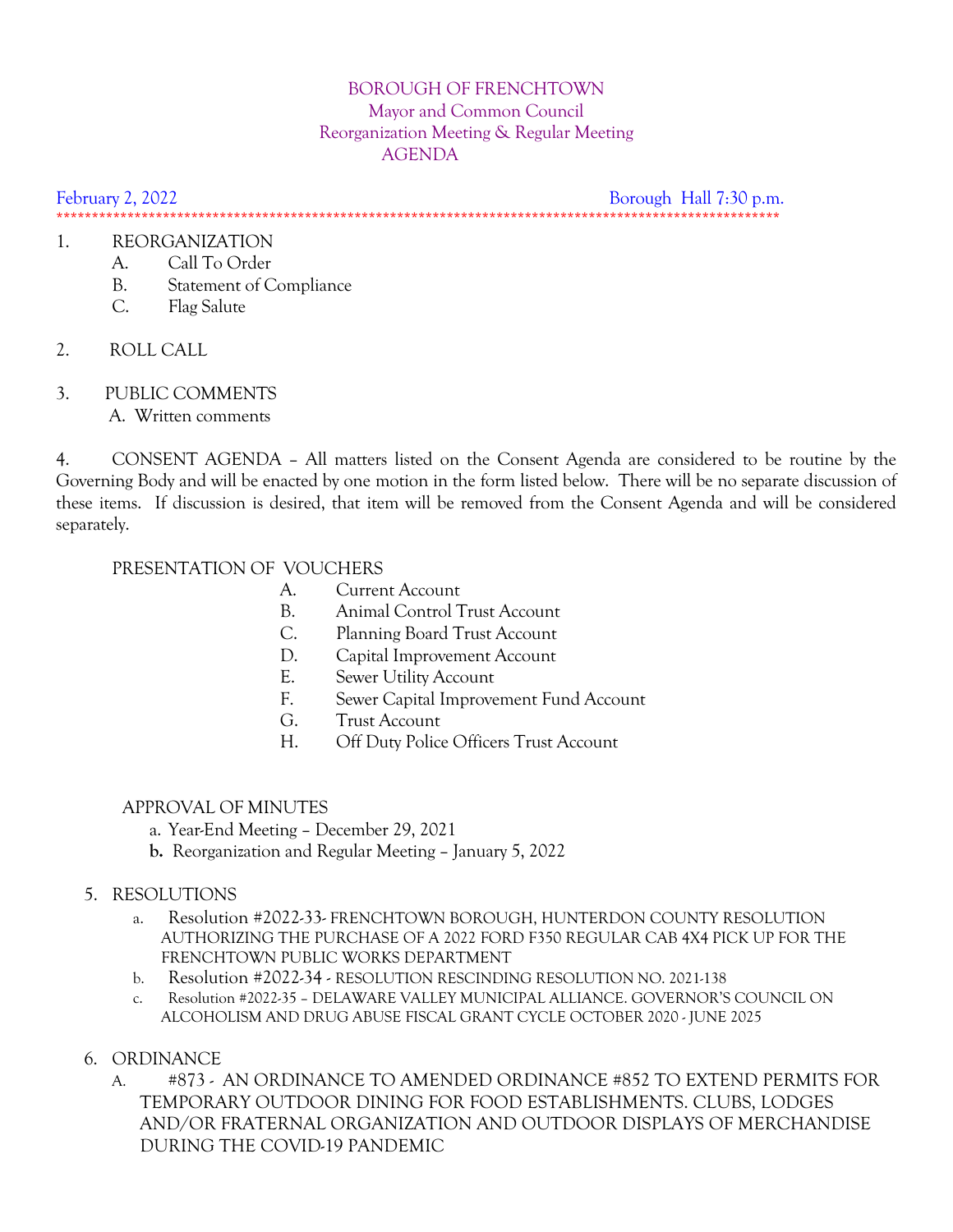- 7. NEW BUSINESS
	- A. ORDINANCES FOR DISCUSSION
		- 1. AN ORDINANCE OF THE BOROUGH OF FRENCHTOWN AMENDING CHAPTER 13, TITLED "PROPERTY MAINTENANCE" OF THE REVISED GENERAL ORDINANCES OF THE BOROUGH TO ADD SECTION 13-2, TITLED "VACANT PROPERTIES", ESTABLISHING REGISTRATION REQUIREMENTS, REGISTRATION FEES, INSPECTION AND MAINTENANCE REQUIREMENTS FOR VACANT OR ABANDONED STRUCTURES.
		- 2. AN ORDINANCE OFTHE BOROUGH OF FRENCHTOWN AMENDING CHAPTER 13, TITLED "PROPERTY MAINTENANCE" OF THE REVISED GENERAL ORDINANCES OF THE BOROUGH TO ADD SECTION 13-3, TITLED "REGISTRATION AND MAINTENANCE OF PROPERTIES PENDING FORECLOSURE."
		- 3. AN ORDINANCE OF THE BOROUGH OF FRENCHTOWN AMENDING SECTION 13, TITLED "PROPERTY MAINTENANCE" OF THE REVISED GENERAL ORDINANCES OF THE BOROUGH TO ADD A NEW SECTION 13-4, TITLED "RESIDENTIAL RENTAL PROPERTY REGISTRATION."
		- 4. AN ORDINANCE OF THE BOROUGH OF FRENCHTOWN AMENDING CHAPTER 13, TITLED "PROPERTY MAINTENANCE" OF THE REVISED GENERAL ORDINANCES OF THE BOROUGH TO ADD SECTION 13-5, TITLED "PROPERTY MAINTENANCE CODE".
		- 5. NJ State Housing Code
- 8. COUNCIL COMMITTEE ASSIGNMENTS FOR 2022
- 9. COUNCIL COMMENTS
- 10. CORRESPONDENCE
- 11. PUBLIC COMMENTS
- 12. EXECUTIVE SESSION
- 13. ADJOURNMENT

Date: February 2, 2022

| CC: | Mayor                 | Council Members           |
|-----|-----------------------|---------------------------|
|     | <b>Courier News</b>   | Hunterdon County Democrat |
|     | <b>Express Times</b>  | Newark Star Ledger        |
|     | <b>Bulletin Board</b> | Groendyke Insurance       |